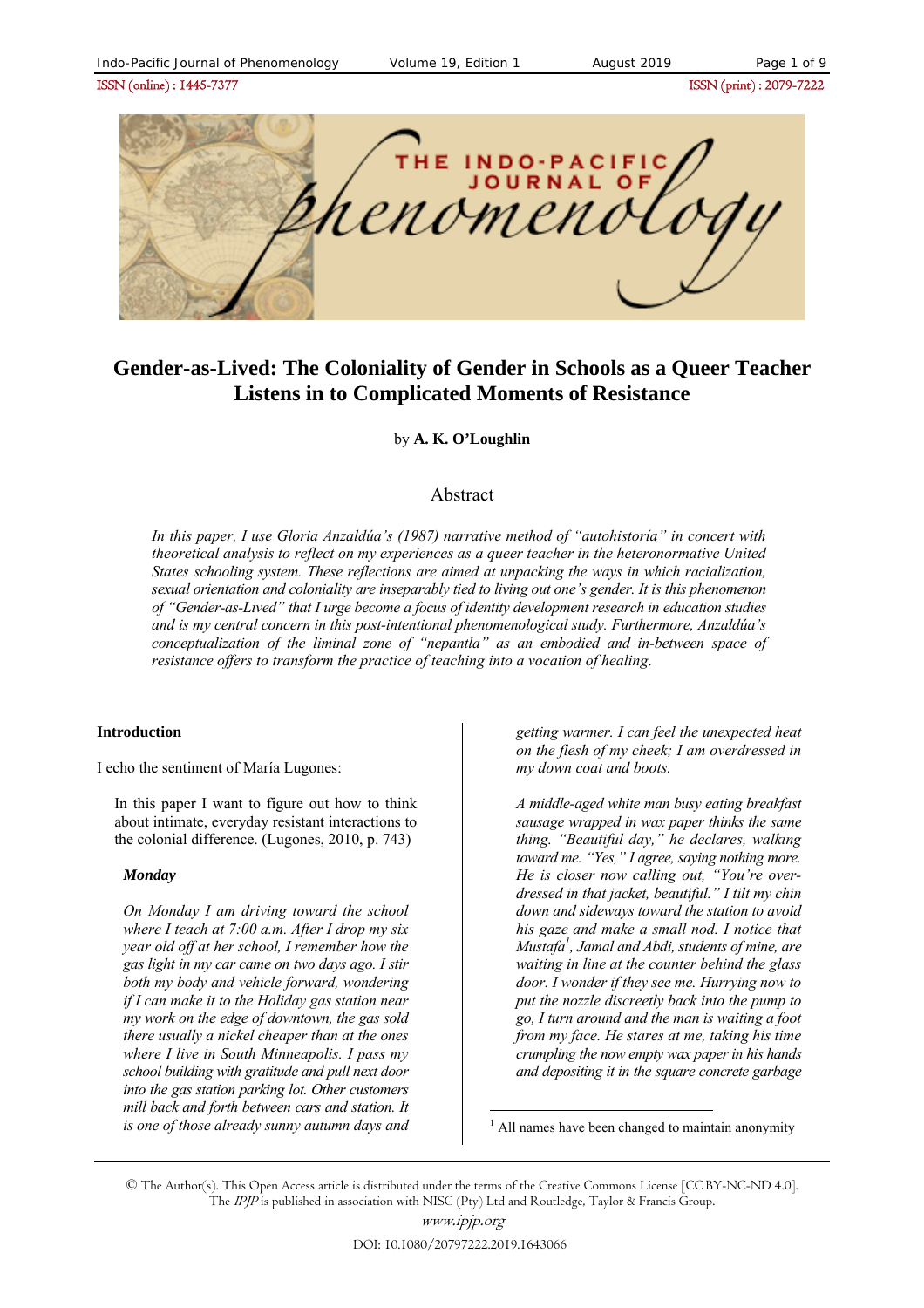*bin beside us. "I said ... you're overdressed in that jacket," he repeats himself. "It is warm ..." is all I can think to say, my pre-coffee brain focusing on the space his body takes up in between my body and my car door.* 

*I see it before it happens; in one motion he moves toward me and grabs hold of the zipper of my coat near my throat. "I'll help you take this off," he whispers as his body cuts through space. His proximity breaks the tension I held in my body from a possibility that he would try to touch me. He is touching me now and I am cursing at him, stepping away, stepping toward him. I am cursing at him as the chime from the door keeping track of my students' bodies in and out of convenience store sounds across the morning parking lot. I look at my students as they stop outside the door clutching their breakfast Takis, watching in confusion. The man looks at the three 17, 18- year-old black and brown men who stare at him; he forces a pointed scoff as he walks away. We watch."What the fuck was that?" Mustafa, who is in my AP Literature class, breaks the silence. "Do you want me to go kick that guy's ass for you?" he asks earnestly. "No, Mustafa," I affirm quickly, already too aware of the police presence in front of the light rail 100 yards away, already too aware that the man left because he noticed I was "accounted" for by other men. "No Mustafa," I sigh. "I want many things in this world, but I do not want that". "Okay, Miss," he nods in agreement, "I feel you".*

This paper will address "the problem" of gendered violence in schools and how this violence is a symptom of cis-hetero white supremacist patriarchy, as a colonial gender project. I will discuss how embodied understandings of Gender-as-Lived in schooling may move students, teachers and teacher-educators closer to schools as spaces of resistance and healing. In the first section, *Statement of the Problem*, I begin with the scope of the "problem" of gendered violence in schools. I use the above vignette to illustrate the way that gender is always lived out in embodied interaction with both one's own racialization and sexual orientation, as well as intersubjectively played out with others' identities. This Gender-as-Lived is the site of both gendered violences and important resistances. Next, in the second section, *Philosophical Claims*, I spend a significant portion of this paper outlining my theoretical framework on the coloniality of gender performance derived from the work of scholars María Lugones and Judith Butler as well as social constructionist theory to examine how everyday gendered acts produce the social project of gender as both racialized and often constrained within heterosexism. Finally, in the third section, *Statement of the Phenomenon*, I set up the details of my own forthcoming

phenomenological research study on Gender-as-Lived, as well as urge the community of phenomenological research to take up the phenomenon of Gender-as-Lived in all it's embodied and contextual complexities for further interpretation.

## **Statement of the Problem**

A conversation about Gender-as-Lived in schools is a conversation about both violence and resistance. Violence and feelings of unsafety in and around schools have been extensively documented by educational researchers, and yet student and teacher bodies are still under threat in United States schools. We know that 73% of LGBTQ+ youth report being verbally harassed or threatened because of their identities, and 95% report having trouble sleeping at night due to these threats and related distress (Human Rights Campaign Foundation, 2018). Recently surveyed, one in four college-age women report having been sexually assaulted (Cantor et al., 2015) and 23% of women and 14% of men experience intimate partner violence before the age of 18 (Centres for Disease Control, 2017). Female black adolescents are disproportionately suspended and expelled from school, which push-out catalyzes adolescent homelessness and arrest (Morris, 2016), and the criminality of black, masculinized bodies is an epidemic that endangers the bodily safety of school-age young men on a daily basis (Muhammad, 2011).

When we talk about violence in schools toward *queer* youth, young black *men*, and *women* in domestic partnership, the site of this violence is a gendered body as it is lived out inseparable from race, class, language, dis/ability, sexuality, religion and other socialized identity markers. Gendered violence in schools is a problem that impacts every single school in the United States to varying degrees and with myriad complexities. I contend that exploring Gender as it is lived out in embodied, intersubjective and contextual ways may open up access to resistances. We know that the safety of students from violence is fundamental to their ability not only to learn, but to contribute to society and self-actualize. It is therefore a moral imperative for education researchers, teachers and citizens alike to work toward both safer and existentially freer schools for our youth.

As a teacher in public education for nearly ten years, a teacher educator for five, and a student for twenty-five years, I have encountered gendered violence toward my students, my colleagues and myself on more occasions than are bearable to recount. In this study, I practise feminist and queer post-intentional phenomenology to move closer to and listen in to the focal phenomenon of Gender-as-Lived. This phenomenon is significant due to the catastrophic magnitude of gendered violence in US schools, as well as the multitudinous opportunities for resistance that getting smarter at Gender-as-Lived may perhaps offer us.

© The Author(s). This Open Access article is distributed under the terms of the Creative Commons License [CC BY-NC-ND 4.0]. The IPJP is published in association with NISC (Pty) Ltd and Routledge, Taylor & Francis Group.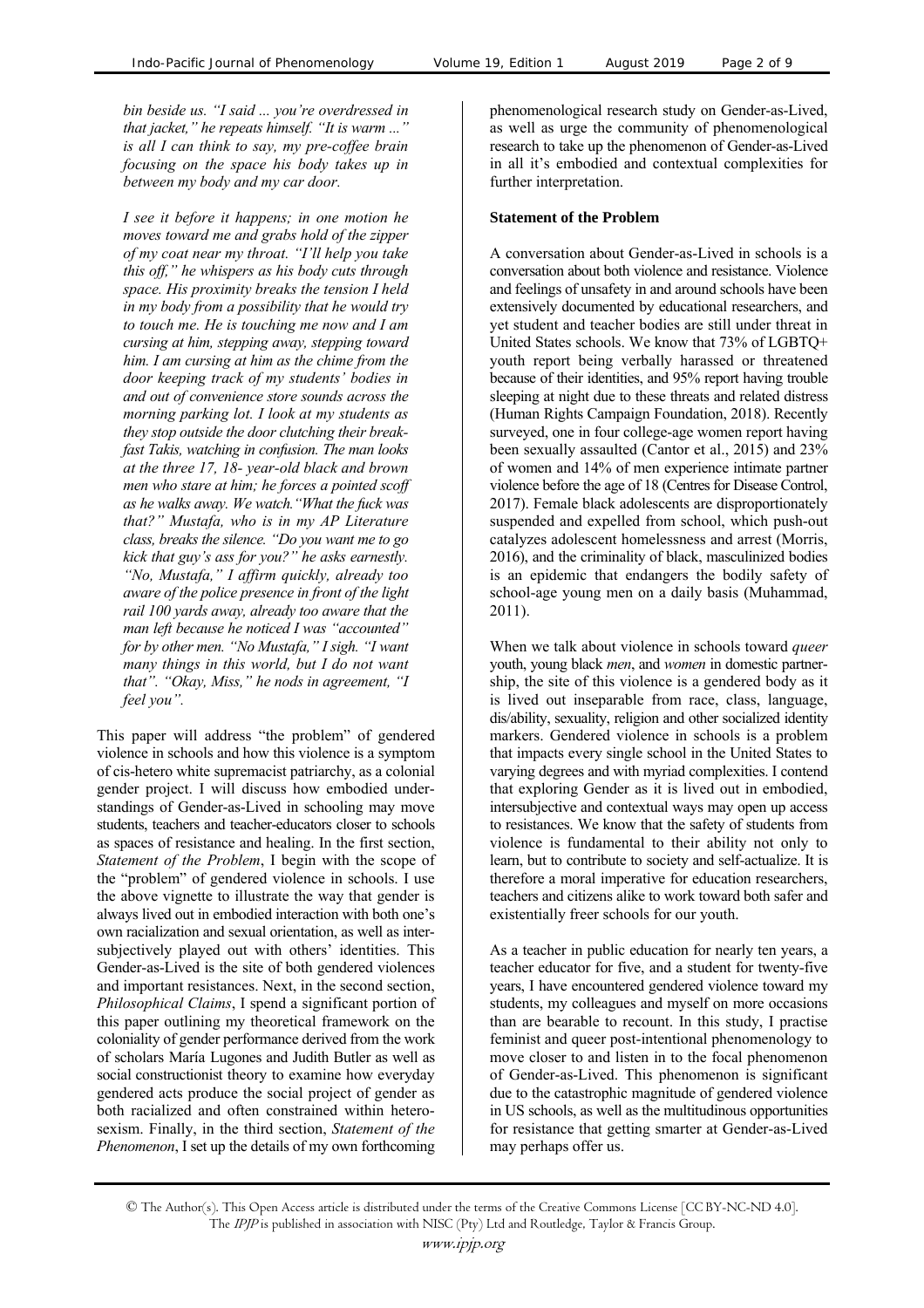# *Tuesday*

*On Tuesday afternoon I return to my classroom for prep hour. There is a large, round, dark wooden table in the centre of the room I share with two other teachers. Another teacher, Ms Jackie, sits at the table cutting half sheets of paper with writing rubrics upon them, sipping her coffee. "I didn't tell you ..." she begins abruptly. I turn to look at her inquisitively as I cross the room to set my coat and bag down beside my desk. "I didn't tell you," she repeats as she continues, "about after work on Friday when I went out with the other teachers." After work-week drinks is a ritual for near 30% of the school staff, the clean third who do not have children to pick up after school, who do not observe avoidance of khamr (wine), who are mostly white. "Mr Leoni told me that he had to write up Mr Galel for 'joking' to his class about where they should beat their wives so that the bruises won't show." I hold my breath. I have nothing to say in response. I think about the students who had been listening to Mr Galel in class when he spoke these words, if they were scared, if they thought his joke was indeed funny.* 

*My focus returns to my classroom and Ms Jackie's face looking expectantly at me. I wonder if this teacher is telling me this, here, now, in my classroom, because she knows that I also incorporate the practice of Islam into my life as Mr Galel does, if she wants me to lead her away from her own xenophobic prejudices or affirm them. Perhaps she tells me this because she and I are both socialized as women, because she knows that there is a 33% chance in this country that we will each have experienced domestic violence (see The National Coalition Against Domestic Violence [NCADV], 2018), because she knows that we both have. Or perhaps she needs someone to talk to because she is confused, because Mr Galel and she are friends who eat lunch together and bring their families to visit one another's homes for dinner.* 

# **Philosophical Claims**

In this section, I will provide basic theoretical framing on (1) the role of narrative in phenomenological research, (2) our working premises about the coloniality of gender performance as informed deeply by the work of María Lugones and Judith Butler, and (3) gender as socialized through daily acts. All three philosophical claims are fundamental to our exploration of the lived experience of intersubjective gender identity development.

# **Toward Embodied Understandings Using Narrative in Phenomenological Research**

The memories included as vignettes in this chapter can never be fully explained, analysed or understood. This is perhaps the most important point I can make in this paper. The legacy of racial projects in the United States (Omi & Winant, 1986) employed both past and present to subjugate communities on the altar of white supremacist economic gain cannot be simplified in an anecdote. Along with healing, there is harm done in remembering. There is harm done in not-telling bits of stories, in amputations of memory and synthesis. Yet, I argue that including narrative account in phenomenological research is a uniquely generative way to talk about experiences of the body and embodied identities toward phenomenological sense-making (Merleau-Ponty, 1945/2012). When my colleague spoke of beating women to his 7th grade students, that pain showed up in my body. When the man at the gas station attempts to unzip my coat without consent, it is not the two-dimensional word "gender" that it impacts, but my embodiment of it. We move closer to receiving and understanding that feeling though narrative. I find it self-evident that racialization and gendering are co-constructed. And, rather than proving that connection in this paper, I aim, instead, to use memory of embodied experience to dig into *the how* of the co-construction of racialization and gendering, of what it feels like, to quiet down and move closer in to listen to the phenomenon of Gender-as-Lived toward embodied understandings without any expectation of an arrival to full knowledge.

# **Intersubjective Identity Construction**

When gender operates, a gendered person is also always racialized; furthermore, that racialization and gendering is dependent on heterosexist notions. For example, in the first vignette, my intersecting identities as a queer person socialized as a white woman impact my experience of threat, relative safety and erasure as "the sausage man" approaches me to forcibly unzip my coat. I am a queer, white, non-binary, middle-classed person socialized as a woman. When the man at the gas station in the first vignette read my identity as "woman", he demonstrates what María Lugones (2010) refers to as the human: non-human binary with his entitlement to touching my body and attempting to unzip my coat without consent. His choices coerce my body to participate in a heterosexist exchange, as well as the human:less-than-human power dynamic.

In the same vignette, my white body that was gendered as woman and in distress threatened the bodily safety of the young, black and brown students socialized as men with a nearby police force that surveilles them constantly at the gas station next to our school as a means of protecting whiteness and white property "rights". This is due to a historical legacy of young, black men being

<sup>©</sup> The Author(s). This Open Access article is distributed under the terms of the Creative Commons License [CC BY-NC-ND 4.0]. The IPJP is published in association with NISC (Pty) Ltd and Routledge, Taylor & Francis Group.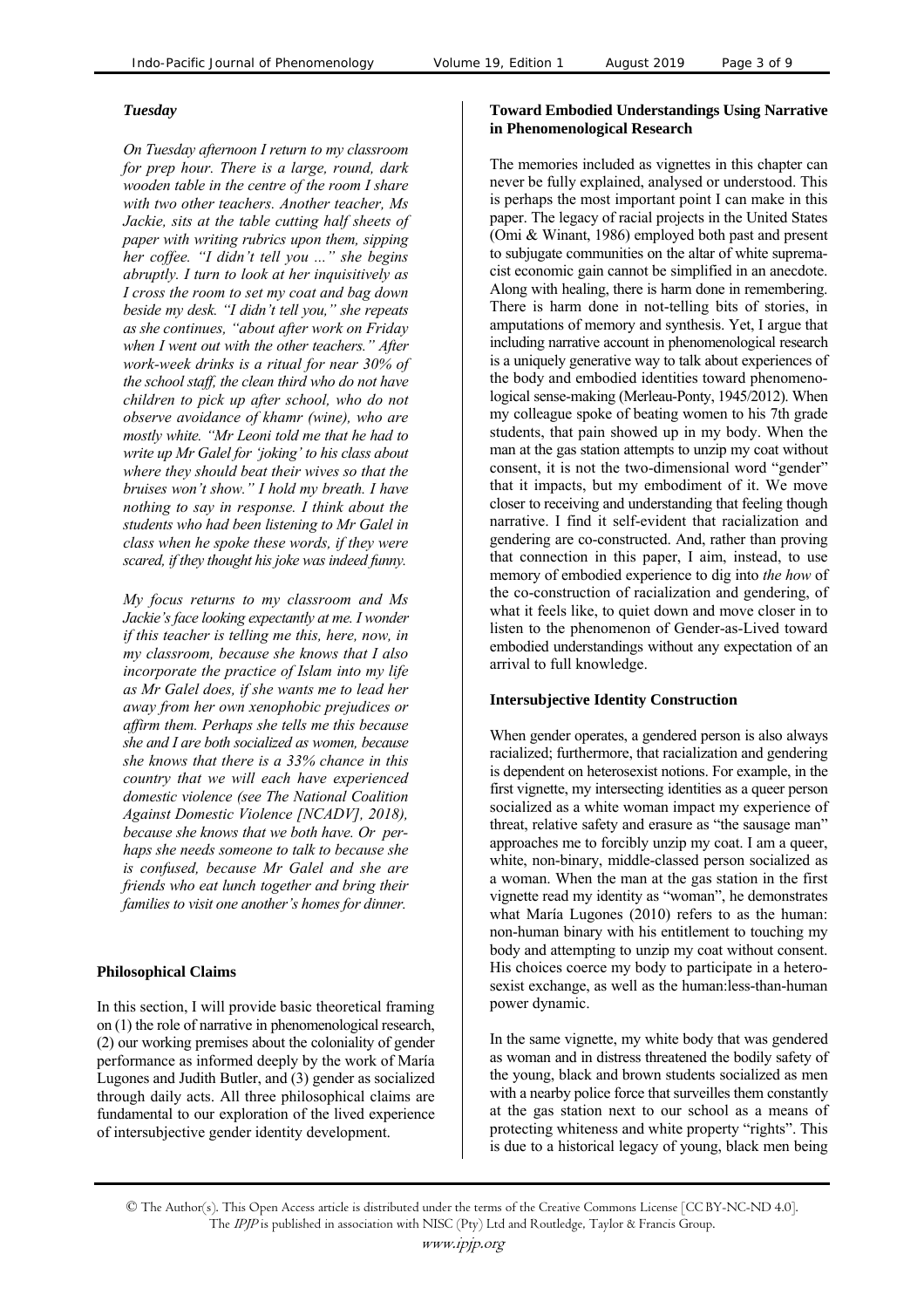punished for being in proximity to or witnessing the sexuality of white women (Muhammad, 2011; Pickens, 2013; Woods, 2015). My gender and sexuality as an educator is rendered in relation to the man in the parking lot; my students' surveilled bodies are racialized in relation to whiteness. There is more going on here than individual intersectionality; instead, it is the identities constructed in relation to Others' identities that begin to unfold Gender-as-Lived as an embodied and contextual experience.

#### *Wednesday*

*During a circle discussion in a university classroom, I bring up the eco-feminist argument about using "she" pronouns for exploitable resources, transport or volatile storms (Warren, 2000). My cousins who fish off the west coast of Ireland in County Clare refer to both their boats and the sea as she – as in "May she give us more fish next year (referring to the ocean and the supply of fish available for catch and sale near the Aran Islands)" or "Don't worry, she can take the tar that peels off the bottom of the boats." "Maybe it's a question of colonial language," suggests my professor. A brief verbal survey is taken around the room; the class discovers how many languages both known and spoken in this room do not in fact use gendered pronouns. In Ojibwe, Lao, Finnish, Saami, Old Gaelic, Meskwaki and an indigenous language of Mexico (as well as many other languages), there are no gendered pronouns. In Finnish, the all-genders pronoun for a person is Hän (as in Han Solo). Upon learning this, I am shaken with awe and have a strange lightness gathering near my diaphragm like a balloon. I wonder how my childhood would have shifted if adults around me had said things like "Hän is very smart", or "Hän wants to study physics", or even the thought that sinks in slightly less flippantly, "Hän likes girls".* 

*"Lē'ahi is technically a dormant volcano," our host Ken in Hawaii clarifies a week later, as he drives us windward around the island of Oahu, "so you never know, she might decide to go off at any moment." In Hawaiian, the language of the location of the Lē'ahi volcano, there are no gendered pronouns. "She might decide to go off at any moment" because the daily acts of coloniality of gender create her volatile, mysterious, primitive, feminine nature, predicated on the colonial project of hierarchical dichotomy. "She" ... the pronoun echoes in my mind.*

## **The Human:Non-Human Binary and Gender at Work**

María Lugones's philosophical outline of the coloniality of gender is a central premise in this work. In *Towards a Decolonial Feminism* (2010), Lugones details how gender as we "know" it today is a colonial project and fictitious construct, which benefits the cis-heterosexual European man directly. This framework is important to our study of how Gender-as-Lived operates, since it clarifies that the phenomenon being studied is not gender itself, but rather the constructs *at work* in contemporary society.

Lugones begins by explaining how she "understand[s] the dichotomous hierarchy between the human and the non-human as the central dichotomy of colonial modernity" (p. 743). Through the gaze of the colonizer, the colonized are less than human, objectified in "their service of Western man" (p. 743). In the acts of colonization, the objectification of third world peoples, of Indigenous peoples, of African peoples, aims to reduce these nations to tools for bourgeois European financial and political gain. Even the bourgeois European woman is an object in Lugones's framework of coloniality, reduced to a tool "who reproduce[s] race and capital through her sexual purity, passivity and being homebound …" (p. 743).

In *Gender Trouble* (1990), Judith Butler summarizes Simone de Beauvoir's (1949/1952) question of what constitutes *woman*: "Is there some commonality among 'women'", Butler asks, "that pre-exists their oppression, or do "women" have a bond by virtue of their oppression alone? Is there specificity to women's culture that is independent of their subordination by hegemonic, masculine cultures?" (p. 5). Butler presents this tension between gender essence versus gender socialization to emphasize the category of "woman" without any stable definition. From a place where "woman" has no universally shared denotation, Butler develops her theory of gender as performance. There is no "deeper" gender which generates gender expression; rather, our gender is defined by our expressions and performances. Lugones further critiques the language of "woman" when she details the absence denoted in the intersectional category of "Black Woman" through categorical purity. Due to the hierarchical dichotomies of modernity, Lugones reveals the sign "woman" stands for white women. "'Black' stands for black men" (p. 757). Intersectional identities are thus rendered impossible within the homogenous, atomic and separable colonial system of gender.

In conversations I have with colleagues, friends and family regarding the socially constructed nature of gender, one tenet that many radical people in my life hold on to over and over again to justify colonial gender difference is the idea of empirical gender roles. For instance, my

<sup>©</sup> The Author(s). This Open Access article is distributed under the terms of the Creative Commons License [CC BY-NC-ND 4.0]. The IPJP is published in association with NISC (Pty) Ltd and Routledge, Taylor & Francis Group.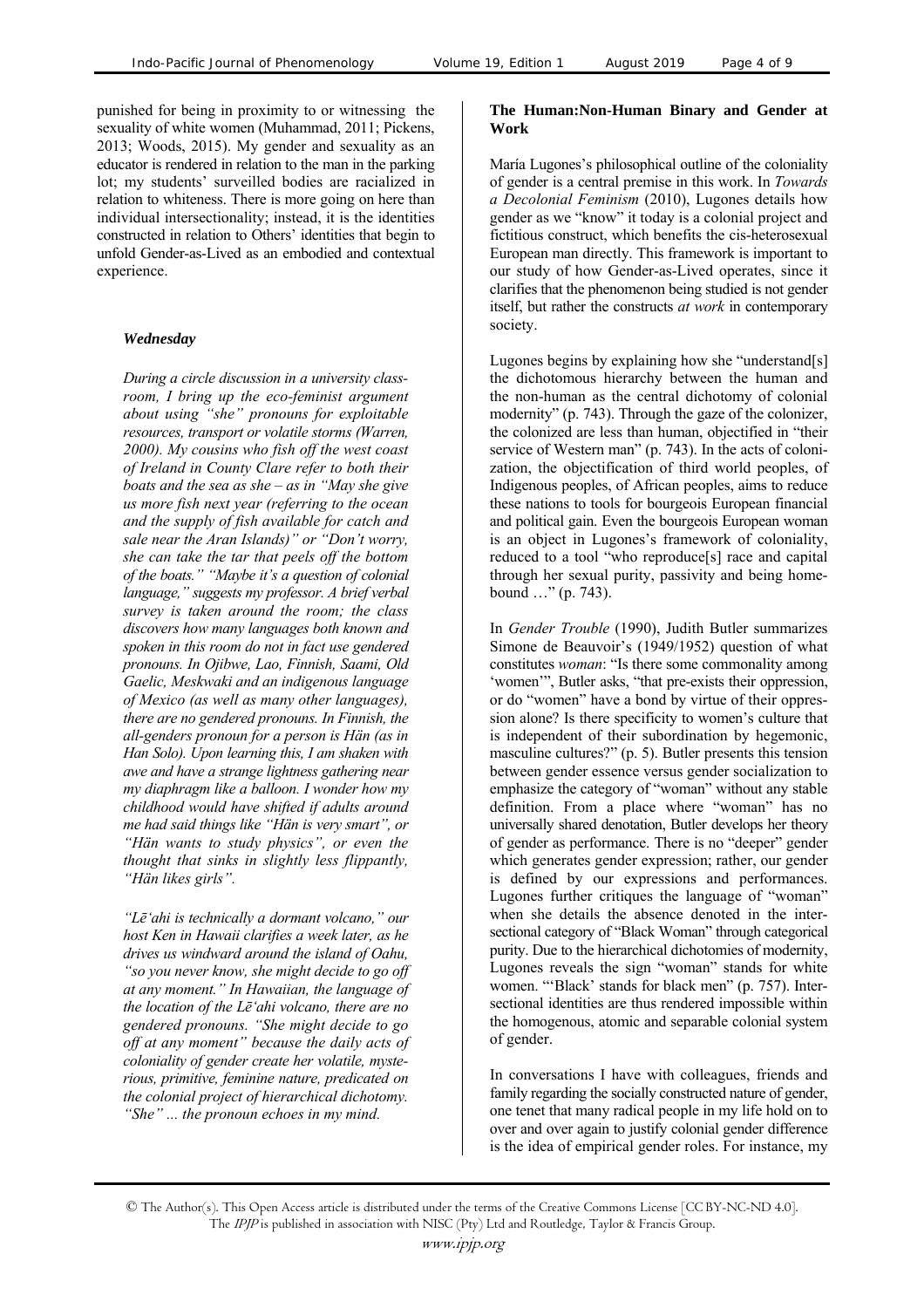colleague may point out that in many cultures around the world, and at many different times, gender role differences between the categories of men and women have existed. This argument is premised on a straw man fallacy that Lugones's work helps to clarify. Lugones does not posit that gender is not expressed in communities of non-modern thought, but, rather, that the kind of gendering pervasive today is unique to the colonial context. That colonization, Lugones argues, moulds/ moulded gender expression variance to be racialized, hierarchical, binary and causational (i.e., one sex to one gender).

I extend Lugones's argument about the impossibility of identity as woman. I identify, at the same time, as both not-a-woman and "woman" as a political category. My experience and expression of my own gender is nonbinary. I feel no essential womanness to my being and never have. I respect that some individuals do connect with a conceptualized core of femininity – but that simply has never been the case for me. That nevertheless does not mean that I do not share experiences with other persons socialized as women, subordinated in womanness and also, importantly, resisting in womanness. Diana Chandara, a colleague who researches identity formation of/with Southeast Asian American Youth<sup>2</sup>, often troubles the language of the category "Asian" because of its problematic generality and coded signification. However, she reminds us that the political category of "Asian" is still useful for movement building. This idea is freeing to me both personally and politically, as I add the identity of "'woman' as a political category" as occurring simultaneously with my non-binary gender expression.

#### *Thursday*

 $\overline{a}$ 

*On Thursday afternoon, I pull into my gravel driveway after work to see my friend, fellow teacher and housemate Kendra in her car next to mine. She is sitting in the driver's seat, back erect, lost in thought. We open our car doors in tandem and mull our way into our home to grade papers. It takes ten minutes, maybe more, of rather silent tea-making and folder arranging before the tension in Kendra's jaw slackens in decision. "I was asked if I was gay during class today," Kendra illuminates the air in between us. Her eyes move slowly from her work to find mine. "Hmmppppop," I grunt and then pause ... "Tell me more." "Isse leaned down next to my ear during graded discussion and whispered – 'Miss, are you gay?' while I was grading the socratic seminar on the theme of love in Coelho's* 

*The Alchemist." I shift my hips and find a seat next to Kendra, sensing her reflection undone. Kendra identifies as a woman and dates a man. She did not want to respond with a "No" to Isse's quandary, even though she could have. She explains she doesn't want to answer "No" because I cannot, because seven other teachers out of 35 cannot, because the last teacher who answered "Yes" was fired within a week at the school where we both teach.* 

*The school where we both teach is a public charter high school. There are many queer bodies in the school building, both teachers and students. There is also a strong homonegative school culture. In many ways, our school represents an average one of the near 7,000 public charter high schools in this country (National Alliance for Charter Schools, 2018). When Isse whispered into Ms Kendra's ear today, quietly enough for only her to hear, his question did not exist separate from the homonegative shame and violence that preceded it in this space we share. Kendra continues to puzzle. I close my eyes and remember a student's rage last week when he spat on his classmate, calling him a f\*ggot. I remember Sarah, who had witnessed this, proclaiming that, if her brother were gay, killing him would be more humane than letting him live in sin. What does it mean that I cannot answer my students' questions about my own sexuality in the place where I work, where I spend the majority of my life? What does it mean that a student like Isse, who asks these questions, cannot safely give an honest answer either? The common response to questions about sexuality in many schools is: "We don't talk about that here". How does this silencing impact student and teacher bodies? Is a climate of silence meant to quiet us until we no longer even exist?* 

#### **Daily Acts of Gender**

Social Constructionists agree that *gender knowledge*  (about what certain genders like "woman" and "man" *are*, *are like* and *can do*) is a social product (Marecek, Crawford, & Popp, 2004) that defines gender expression in relation to hegemonic masculinity (Stacey & Connell, 1988). West and Zimmerman (1987/2002) contend that this social construction is negotiated in everyday acts of "doing gender" like the complex and overlapping acts of a teacher responding to a student's question about sexual orientation or the "sausage man's" choices at the gas station. Furthermore, many quotidian acts of "doing gender" are racialized practices of heterosexuality and heteronormative behaviours (West & Zimmerman, 1987/ 2002) as well as cis-gender expression. Queer and transgender youth experience disproportionate discrimination

<sup>2</sup> Diana Chandara presented her work on the identity development of Southeast Asian American Youth, including the concept of Asian as a political category useful for movement building at the 2018 Emerging Scholars Conference held at the University of Minnesota at Twin Cities.

<sup>©</sup> The Author(s). This Open Access article is distributed under the terms of the Creative Commons License [CC BY-NC-ND 4.0]. The IPJP is published in association with NISC (Pty) Ltd and Routledge, Taylor & Francis Group.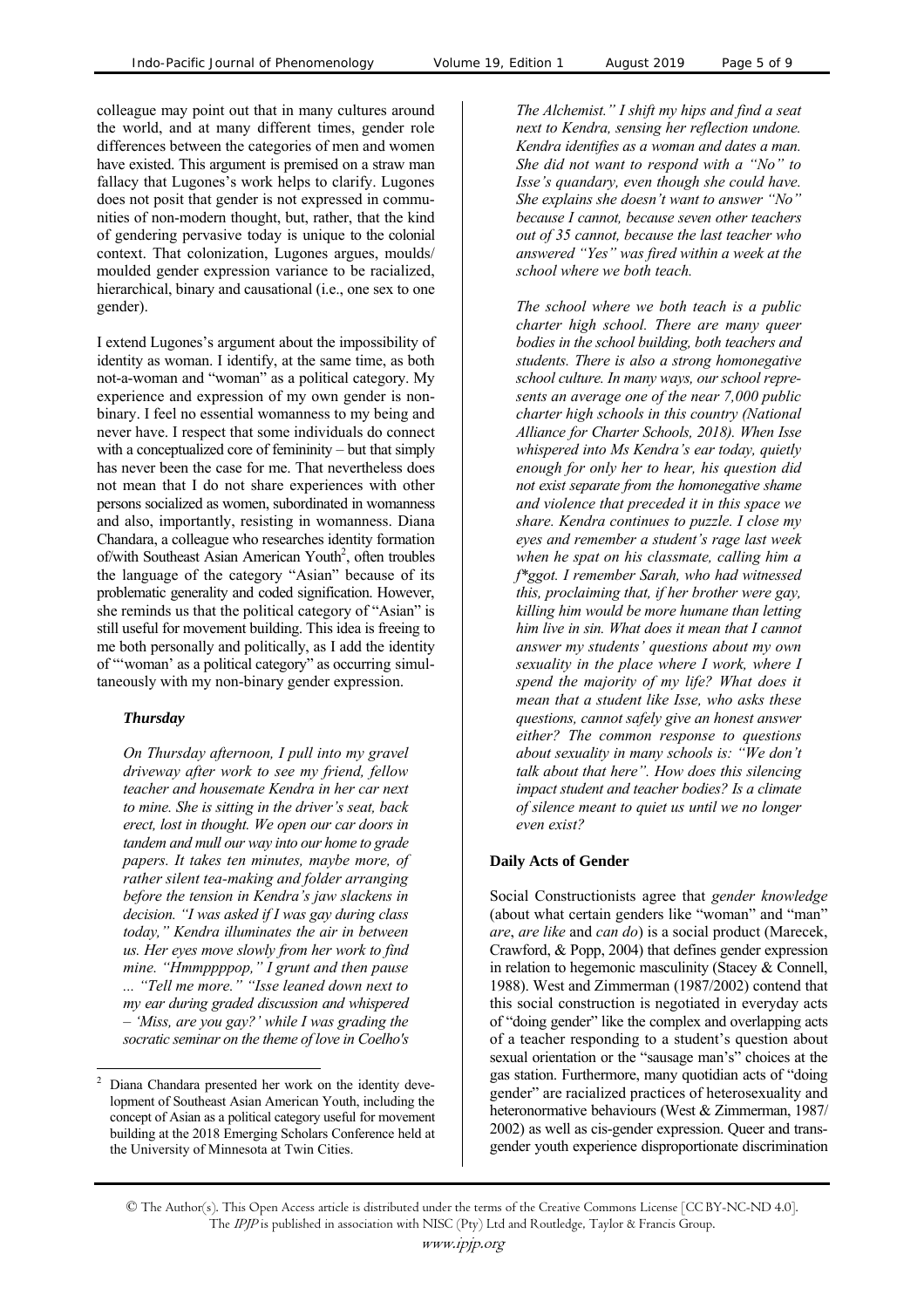at school, with 75% percent of transgender youth reporting feeling unsafe in school because of their gender expression (Movement Advancement Project, 2017) and every single incident of LGBT victimization increasing the likelihood of self-harming behaviour by 2.5 times (Mustanski, Garofalo, & Emerson, 2010). The lived experience of belonging, safety and/or alienation of youth is taught in schools through the norming, delineating and stabilizing of "sexual difference".

## **Resistances**

While Gender-as-Lived may be the site of gendered violence, violence does not define gender. I hope these vignettes also speak to the way that solidarities are enacted and how Gender-as-Lived is a site of resistance to the binary colonial difference. When Mustafa nods at me in agreement in the gas station parking lot and says "I feel you", we practise the visibilization of one another's contextual identities and resist the cis-hetero white supremacist patriarchy that threatens us both in very different, but interdependent ways. As a teacher, I work and hope to show up for my students as Mustafa did for me that day. As a teacher, it is this in-between space of both gendered and gendering, object and subject, receiver and reinscriber that creates what Gloria Anzaldúa refers to as the liminal space of *Nepantla*  (1987), where in-between identities coalesce in sometimes painful ways that have the potential to break open the binaries of colonial thought and transform teaching into a vocation of healing.

I experience sensations of joy, hope, relief and release when Lugones returns to the constancy of resistance within this colonial gender system. We are "other than what the hegemon makes us to be" (2010, p. 746), Lugones affirms, because the situatedness of coloniality generates constant resistance. Lugones describes the resistance from a colonized situatedness on page when she reflects in her 2003 book *Pilgrimages/Peregrinajes*: "Resistance is the tension between subjectification (the forming/informing of the subject) and active subjectivity, that minimal sense of agency required for the oppressing  $\leftarrow \rightarrow$  resisting relation being an active one, without appeal to the maximal sense of agency of the modern subject" (as cited in Lugones, 2010, p. 746). No human being is only what the colonizer imagines him or her to be. The colonizer views colonized peoples as non-human. Yet, the colonized are surviving, communicating, connecting – a humanness that is paradoxical to the colonial non-human paradigm. It is the border crossing of this colonial imaginary with the surviving and thriving of the colonized that is the womb of resistance, a tension that is always already becoming.

# *Friday*

*On Friday afternoon I call my mother and ask her to send me scanned photos of her sisters* 

*and cousins on patios in the northern Nordic countryside and the Northwoods of the United States, all eight women uproarious in laughter. With matching faces, the photos shows them passing food around the outdoor table; their unity a resistance to the plan their grandfather made for them. When my great-grandfather Heikki came to America nearly one hundred years ago from the land surrounding Lake Inari in Northern Finland, he came to escape civil conflict including the persecution of the Sami people and lack of economic opportunity. He asked his wife and daughters to remain behind. Upon arrival, I infer that he realized privilege was a choice for him as a newly becoming white man in the Americas. He brought his sons (who could also be racialized and gendered hierarchically in the United States) with him to this new country in the northern Michigan countryside, including my grandfather, who was raised among Heikki's new wife and children. Descendants in the United States and Finland grew and bore eight daughters, a blessing and/ or curse bestowed. These daughters found one another after nearly one hundred years, and when they get together, they laugh in circles at jokes that I cannot even follow and talk about their dreams.* 

#### **Statement of Phenomenon (Research Questions)**

At this point, I must admit to both the reader and myself that my goals in this post-intentional phenomenological study are not apolitical. In fact, I do not believe that any choice made in a school can possibly be apolitical, since schools are procreant agents of socialization. The truth is, I desire to collectively resist the colonial gender project and to heal personally from the ways that I have learned to reinscribe it.

## **Research Questions**

I urge phenomenological researchers to consider both teachers' and learners' experiences and to ask *"How is Gender-as-Lived at work in schooling?"* Secondary research questions help to further explore the operation of gender identity development as it is tied up with embodied racialization and sexual orientation. These include: (1) What is the lived experience of rendering gender? (2) How do racialization and sexual orientation impact gendered notions in schools? (3) What are the opportunities for resistance to normative gender narratives presented in schools?

#### **Context of the Phenomenon**

I am very much still coming to understand the multiple and varied contexts that the phenomenon of Genderas-Lived shows up in. Broadly, I am looking at how

© The Author(s). This Open Access article is distributed under the terms of the Creative Commons License [CC BY-NC-ND 4.0]. The IPJP is published in association with NISC (Pty) Ltd and Routledge, Taylor & Francis Group.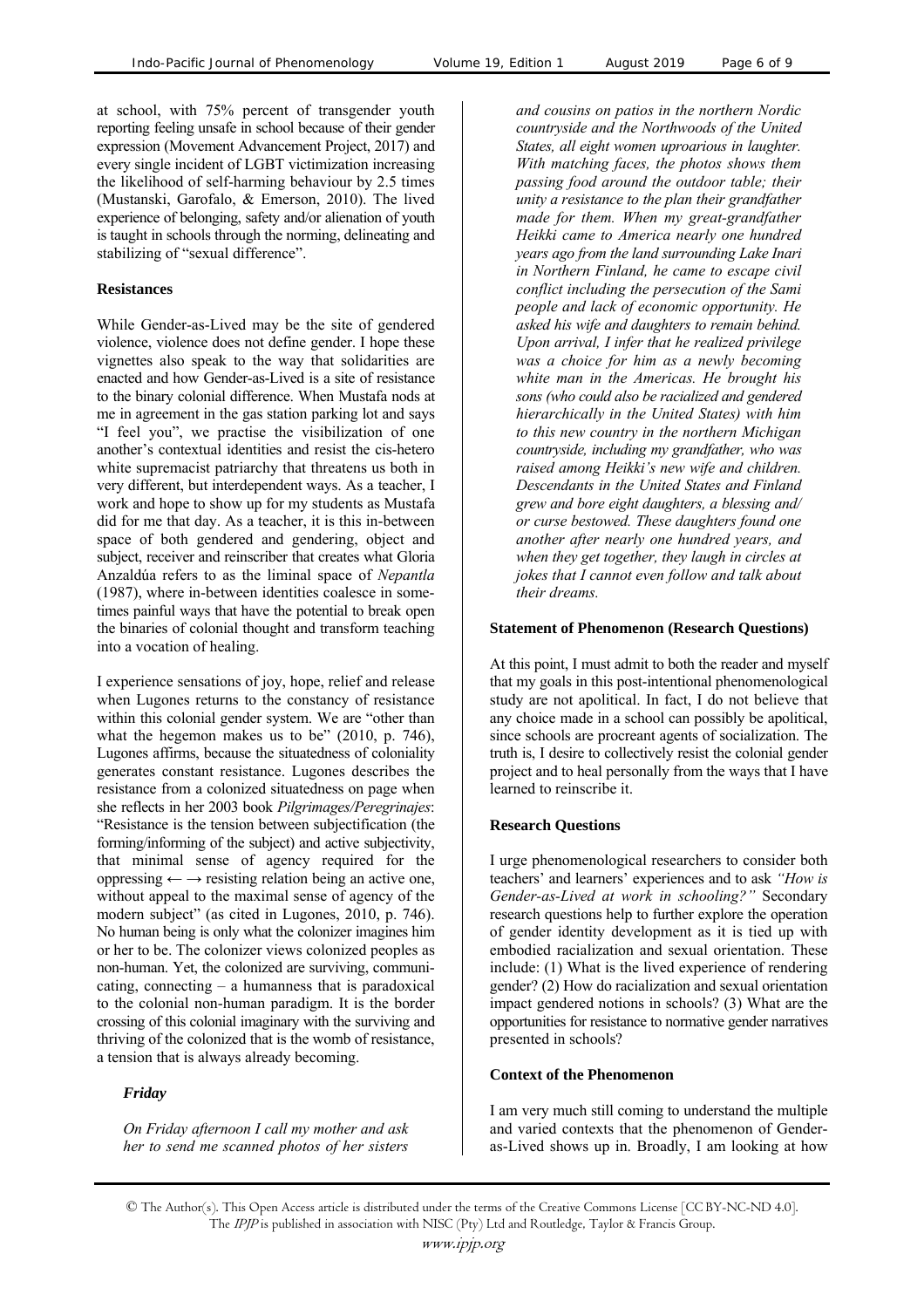Gender-as-Lived shows up in schools. Sometimes this context is explicit; sometimes this context is implicit. Gender is racialized and sexualized between students, teachers and educators. Sometimes this rendering reifies dominant discourses; sometimes this disrupts dominant discourses; most of the time, it does both. The gendered embodiment of racialization and sexual orientation are at work in every school in America. Therefore, this phenomenological study could take place at any learning institution. While we assumed that all individuals have an understanding of their own gender, tapping into the lived experience of queer embodiment of Gender-as-Lived "looks behind the table", as Sara Ahmed puts it in *Queer Phenomenology* (2007), or seeks to queer the frames from which we gaze and notice individuals and communities that have been historically marginalized.

In this study, I call upon the research methodology of Post-Intentional Phenomenology (Vagle, 2014) with ontological commitments and research methods inherited from feminist and queer phenomenological theory. As I dig into my own preliminary phenomenological research on Gender-as-Lived in schools, I choose to focus first on one of the five schools at which I have taught and built relationships within.

# **Partial Significance**

As this reflection comes to an end, I want to reiterate that this paper endeavoured to identify the phenomenon of Gender-as-Lived in its multiple, partial and varied contexts. In operation, Gender-as-Lived often looks like gendered violences, and yet it also generates resistance. The opening vignette of some sexist remarks from a "dude" at a gas station is one rather benign example, in fact. It is an easier memory for me to begin with. How do I make sense of sexual assault in the schools I have taught in? Or the administrative silence in the wake of these violences? Of the remarks of shame and alienation I hear at times whispered, at times yelled *.* 

at the students? While gendered violences are pervasive, so are solidarities and resistances. I aim to take this time to quieten down and listen in to these complicated and embodied moments of resistance. I hope that the account which emerges can offer teachers and teacher educators insight into the messy practices of teaching from an inbetween space toward schools as spaces of healing from the colonial gender difference.

## *Saturday*

*Dedre gets off work and brings me Palo Santo to burn while I write this paper. It hurts to remember. She understands. We taught together for two years and she is also queer and tall and in-school while she works full-time. In many other ways, we do not share the same experiences of life, loss and love. "One does not resist the coloniality of gender alone", I read to Dedre from my Lugones text (p. 754) as we sprawl across freshly washed sheets. As I read her the daily memories collected in this reflection, different coalitions of identity jump from the page: sexuality and religion; racialization and gender; class, language and cultural capital. In these moments of coloniality, resistance, solidarity and sharing are always already present. The dialogue and relationships between students, teachers, family and selves weave – they are more than a sum of their parts. "This was just one week", I think aloud to the popcorn ceiling, "and also one whole week, like one whole week of my life feels saturated with the coloniality of gender". Dedre lets out a sigh, rolls over to her right hip and props up on one elbow. "Not the whole week", she teases. "What are you doing tomorrow? I mean … what are we doing tomorrow?" The truth is, I don't know; what happens tomorrow is still undecided*

## **Referencing Format**

O'Loughlin, A. K. (2019). Gender-as-lived: The coloniality of gender in schools as a queer teacher listens in to complicated moments of resistance. *Indo-Pacific Journal of Phenomenology*, *19*(1), 9 pp. doi: 10.1080/20797222. 2019.1643066

© The Author(s). This Open Access article is distributed under the terms of the Creative Commons License [CC BY-NC-ND 4.0]. The IPJP is published in association with NISC (Pty) Ltd and Routledge, Taylor & Francis Group.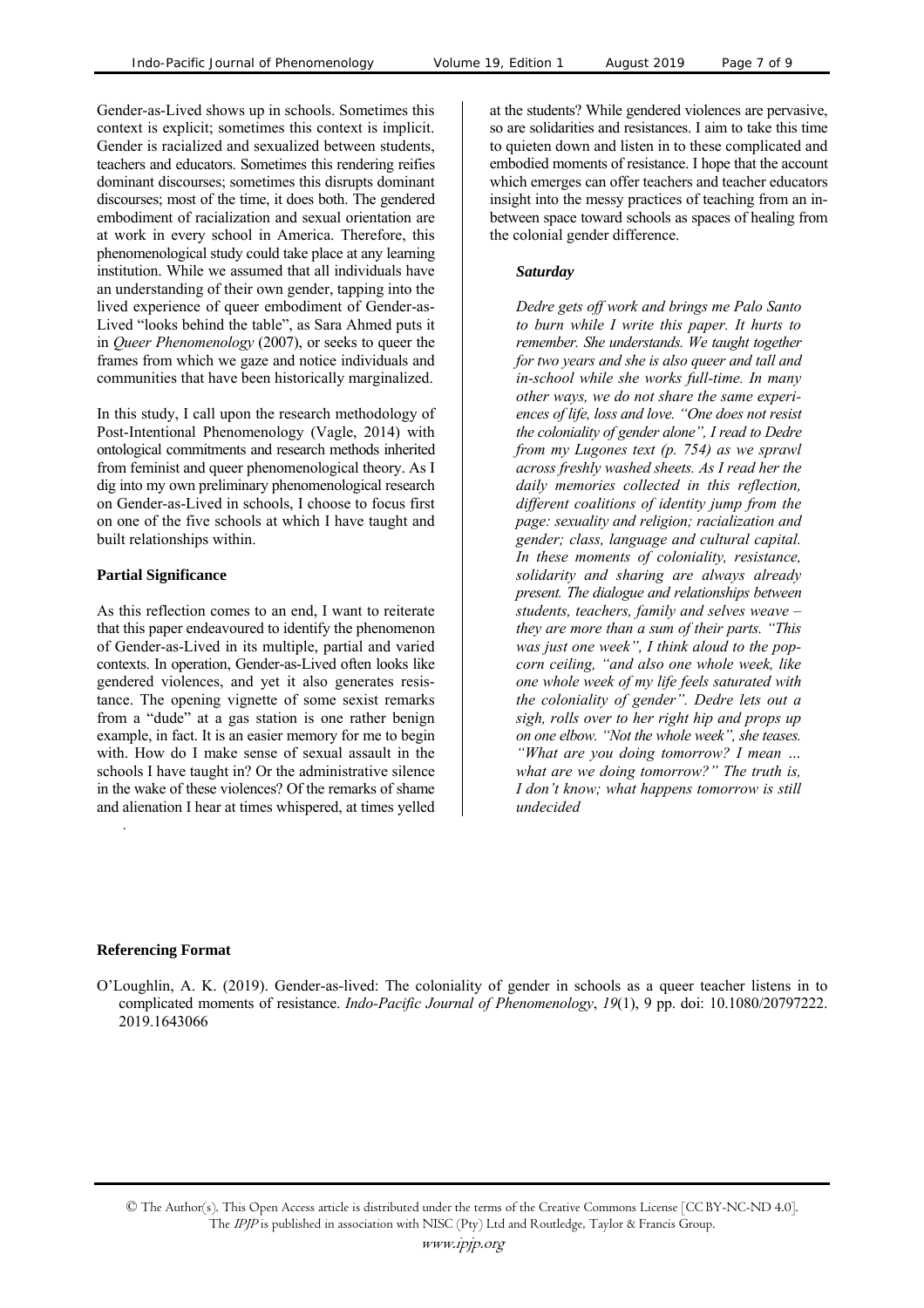## **About the Author**

*A. K. O'Loughlin PhD Candidate University of Minnesota, Twin Cities Minneapolis and Saint Paul, Minnesota, USA*  E-mail address: oloup001@umn.edu



A. K. O'Loughlin currently lives in Minneapolis and is a PhD Candidate in both Culture & Teaching and Philosophy at the University of Minnesota, as well as a high school English teacher.

With a wide range of research interests – including equity and social justice in teacher education, intersectional gender identity development, identity formation, social metaphysics, teacher role in the social reproduction model, teacher as wounded healer, and the phenomenology of crisis – O'Loughlin's most recent research takes up the phenomenological experience of teacher as both gendered and gendering, and the role that teachers/education play in the social reproduction model.

#### **References**

Ahmed, S. (2007). *Queer phenomenology: Orientations, objects, others*. Durham, NC: Duke University Press.

- Anzaldúa, G. E. (1987). *Borderlands/La frontera: The new mestiza*. San Francisco, CA: Aunt Lute Books.
- Butler, J. (1990). *Gender trouble: Feminism and the subversion of identity*. New York, NY: Routledge.
- Cantor, D., Fisher, B., Chibnall, S., Townsend, R., Lee, H., Bruce, C., & Thomas, G. (2015). *Report on the AAU campus climate survey on sexual assault and sexual misconduct.* Retrieved from www.aau.edu/sites/default/ files/%40%20Files/Climate%20Survey/AAU\_Campus\_Climate\_Survey\_12\_14\_15.pdf
- Centres for Disease Control. (2017). *Preventing teen dating violence*. Retrieved from https://www.cdc.gov/ violence prevention/pdf/tdv-factsheet.pdf
- de Beauvoir, S. (1952). *The second sex* (H. M. Parshley, Trans.). New York, NY: Vintage Books. (Original work published 1949)
- Human Rights Campaign Foundation. (2018). *LGBTQ youth report.* Retrieved from https://assets2.hrc.org/files/assets/ resources/2018-YouthReport-0514-Final.pdf
- Lugones, M. (2003). *Pilgrimages/Peregrinajes: Theorizing coalition against multiple oppressions*. Lanham, MD: Rowman & Littlefield.
- Lugones, M. (2010). Toward a decolonial feminism. *Hypatia: A Journal of Feminist Philosophy*, *25*(4), 742–759. doi: 10.1111/j.1527-2001.2010.01137.x
- Marecek, J., Crawford, M., & Popp, D. (2004). On the construction of gender, sex, and sexualities. In A. H. Eagly, A. E. Beall, & R. J. Sternberg (Eds.), *The psychology of gender* (2nd ed., pp. 192–216). New York, NY: Guilford Press.
- Merleau-Ponty, M. (2012). *Phenomenology of perception* (D. A. Landes, Trans.). London, UK: Routledge. (Original work published 1945)

Morris, M. W. (2016). *Pushout: The criminalization of black girls in schools*. New York, NY: New Press.

<sup>©</sup> The Author(s). This Open Access article is distributed under the terms of the Creative Commons License [CC BY-NC-ND 4.0]. The IPJP is published in association with NISC (Pty) Ltd and Routledge, Taylor & Francis Group.